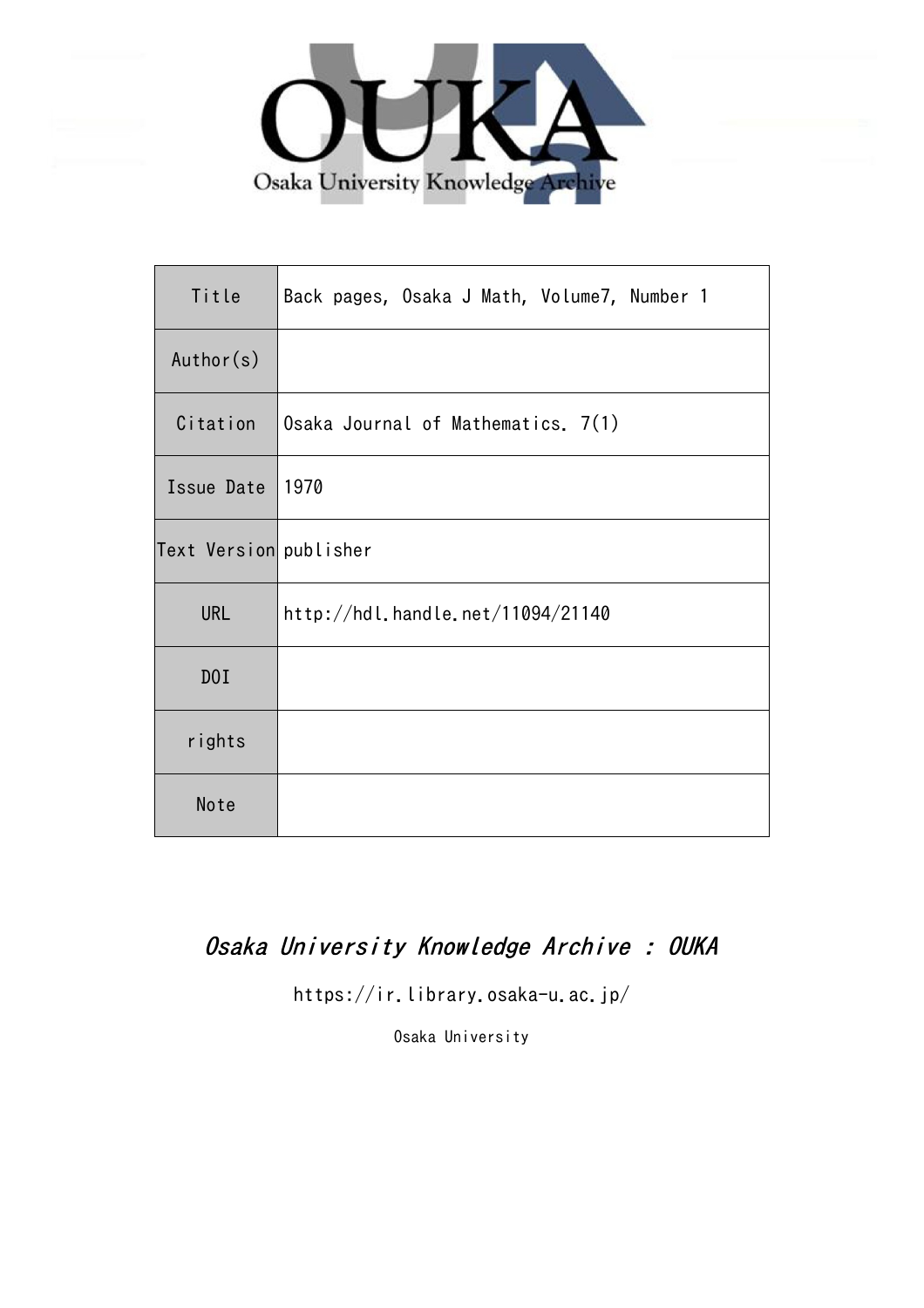昭和45年8月20日

| 編集兼<br>発行者 | 大阪大学理学部                                    |
|------------|--------------------------------------------|
|            | 代表者 若 槻 哲 雄<br>豊中市待兼山町1番1号                 |
|            | 大阪大学教養部<br>代表者 大   嶋<br>- 勝<br>豊中市待兼山町1番1号 |
|            | 大阪市立大学理学部<br>代表者 吉 良 竜<br>一夫<br>大阪市住吉区杉本町  |

印刷 所 日本印刷出版株式会社 印刷者 小林 積 造 大阪市福島区亀甲町2丁目62